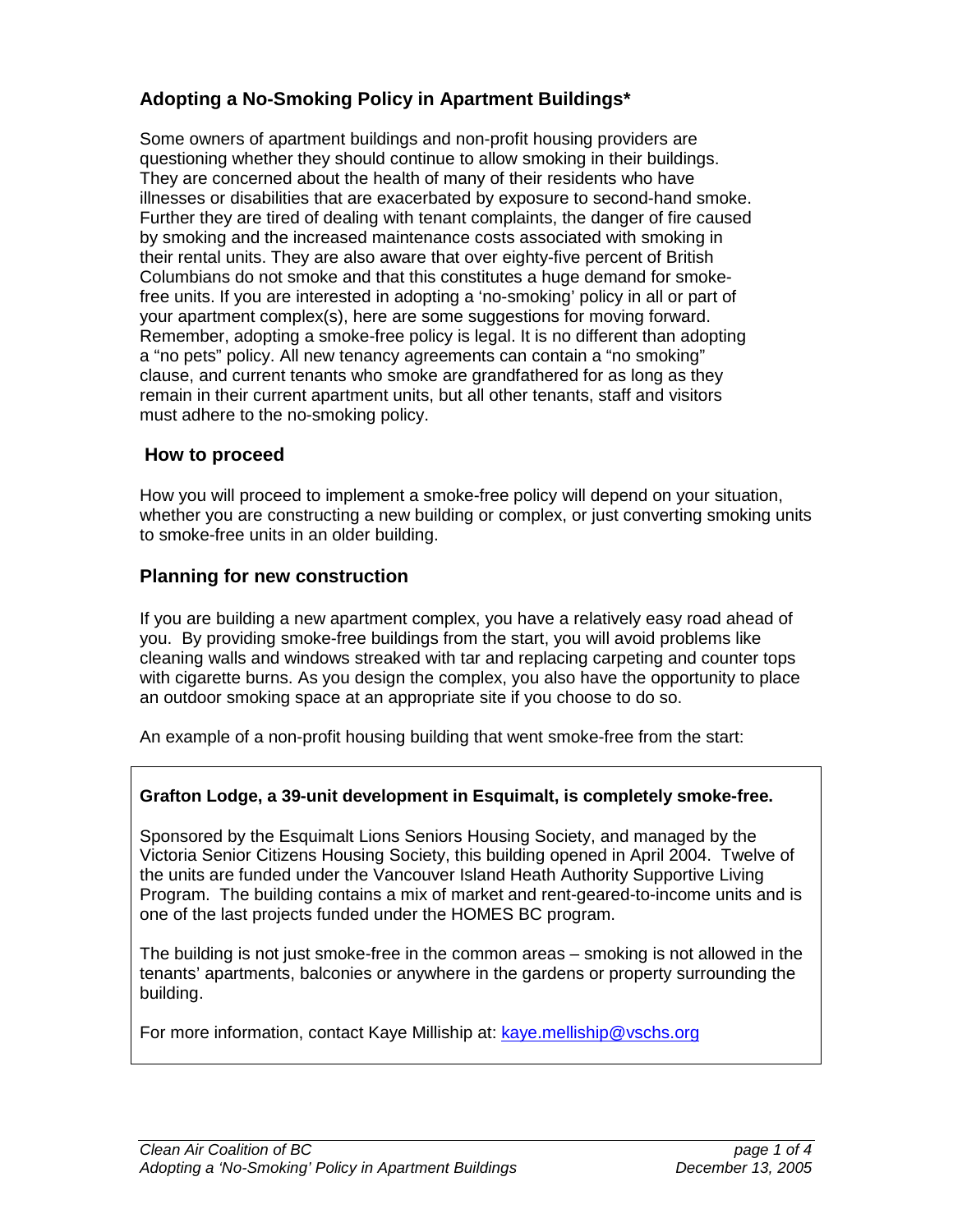# **Converting to a smoke-free area or complex**

If you own multiple complexes and want to convert one of the complexes to a smokefree building, consider some of the following steps: (note: if you have one building and want to designate a specific section as smoke-free you could follow some of these steps as well)

**Survey your tenants.** Find out how many tenants allow smoking in their apartments or on the balconies. Also ask tenants if they wish to reside in a smoke-free building. This will serve the purpose of determining which complex or area has the fewest smokers, and will let your residents know that you are looking into this issue with a view to designating one building or area as smoke-free. So as not to alarm residents who currently smoke in their units, you can reassure them that you are only looking to designate one building or area as smoke-free and that those who wish to remain in smoking buildings will be accommodated.

**Decide on a plan of action**. Identify which building has the most tenants who want to live in a smoke-free building. Based on the results of the survey, if you find that there is one complex with very few people who smoke or allow smoking in their units, you may want to consider moving the few smoking tenants to other smoking buildings. If this is not an option, you can choose to grandfather in any existing tenants, but if you pursue this route, it may take several years before you can declare a building smoke-free.

**Set a time frame for the change and notify tenants.** Once you have determined which complex will be made smoke-free, set a target date and notify your tenants that you want to make the building smoke-free. Let them know that the building or other area will not be truly smoke-free for a while. Provide tenants with your reasons for making the change. The most important thing is to educate the residents on why the policy change is needed, noting the dangers and how smoking affects non-smoking residents. These reasons might include a combination of health, safety and business concerns:

- Increased demand from residents for smoke-free accommodations, due to health issues such as respiratory illnesses, heart disease and other medical conditions
- Protecting your tenants from the known dangers of exposure to second-hand smoke
- Reducing the danger of fires
- Reducing maintenance, cleaning, and redecorating costs

**Consider offering incentives.** You probably want to let your current tenants know that you would be glad to have them remain in the building as long as they agree not to smoke or allow guests to smoke either inside the unit or outside on balconies. You can also offer incentives to tenants who want to smoke in their apartments that encourage them to move to other buildings that you own. If you find that you have only two smoking tenants in Building A, you may want to offer them reduced rent for one or two months if they will agree to move to Building B so you can declare Building A smoke-free.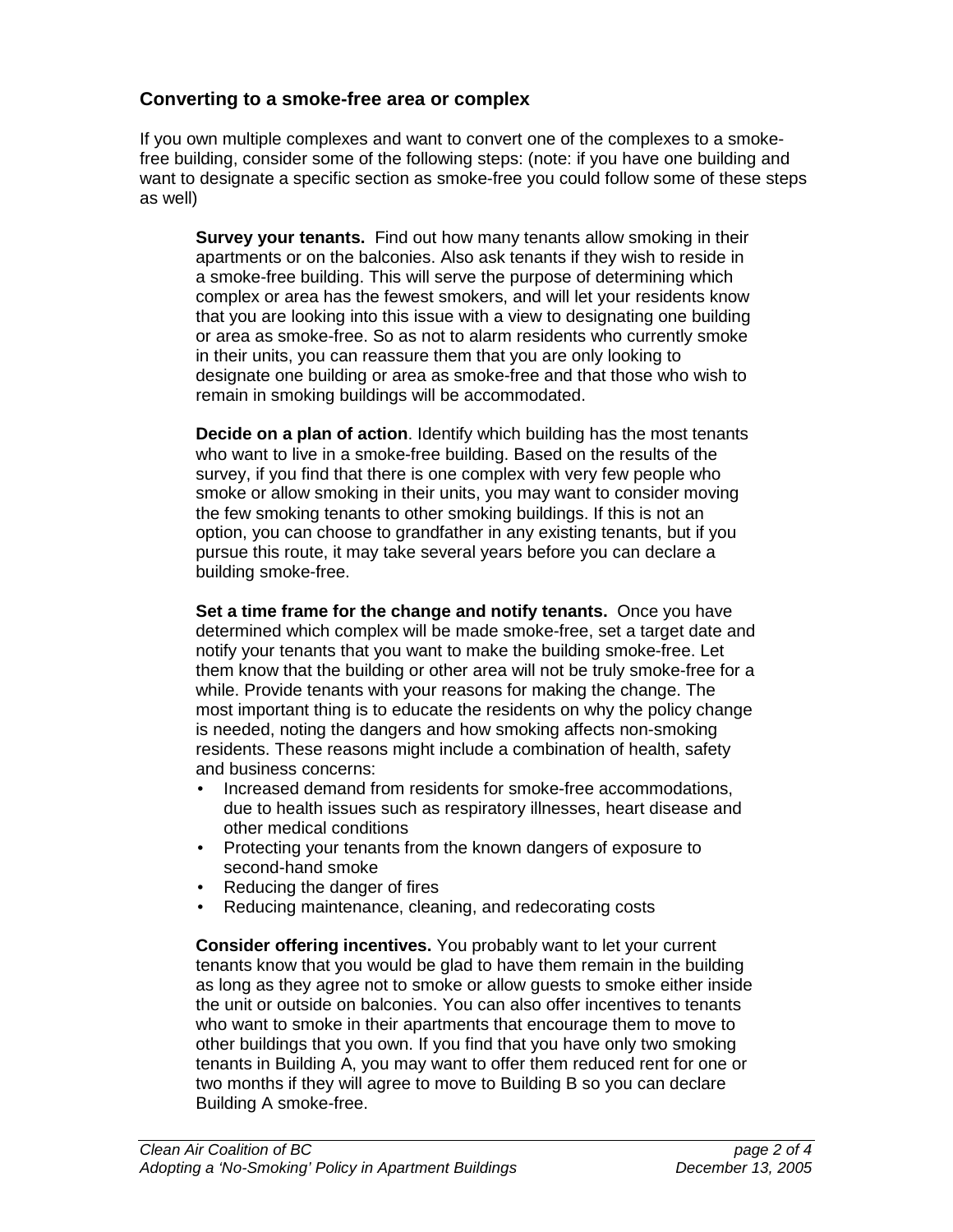**Implement the new Policy.** Include a clause in all new tenancy agreements that make tenants aware of the policy and of their obligations not to smoke and to prevent guests from smoking in their units or outside on balconies and patios. Further, for those tenants who want to reside in a smoke-free building but their tenancy agreement does not include a "nosmoking' clause, consider asking them to agree in writing to the new smoke-free policy (a clause could be added to their tenancy agreement and signed by all). If you allow smoking on a specific part of the property (outside), specify where smoking is allowed in the Agreement. (See below for sample smoke-free policy). Current tenants who smoke are grandfathered for as long as they remain in their current apartment units, but all other tenants, staff and visitors must adhere to the no-smoking policy.

**Post signs.** Be sure the new smoking policy is posted in common areas and send out an announcement to tenants. Then post signs at the entryways, something along these lines:

#### **Welcome to our smoke-free building.**

To protect the health and safety of residents, smoking or carrying lighted smoking materials is not allowed anywhere on the premises.

# **Monitor the new smoke-free policy**

In BC, there is province-wide legislation that bans smoking in all workplaces, and most municipalities have bylaws that ban smoking in many other public places, including common areas of residential buildings like elevators, laundry rooms, hallways and stairways. Many times these smoking policies are largely self-enforcing and no heavy policing is necessary. There is not enough experience with smoke-free rental housing to know if this will also hold true in this area. However, since most residents who will reside in the smoke-free building are there voluntarily because they don't want to breathe second-hand smoke, it is unlikely that there will be much staff time spent on enforcing the policy. In any case, it is possible that someday someone will test the rules. If you do not enforce the no-smoking policy, you will not have smoke-free units and you will have unhappy tenants. Work with tenants to handle complaints as they arise and use roughly the same policy you use for other violations of rules such as making loud noise or parking in prohibited areas. You may decide to issue a couple of warnings before you evict someone for breaking the tenancy agreement. However, it will be difficult to evict a tenant who disregards the policy if you do not have the no-smoking rules spelled out in the tenancy agreement. Once tenants know you are serious about your new policy, most tenants will follow it.

# **Providing an outdoor smoking area (Optional)**

Since you don't allow smoking in the units, you may want to provide an outdoor smoking area or structure. You are under no obligation to provide an outdoor smoking area